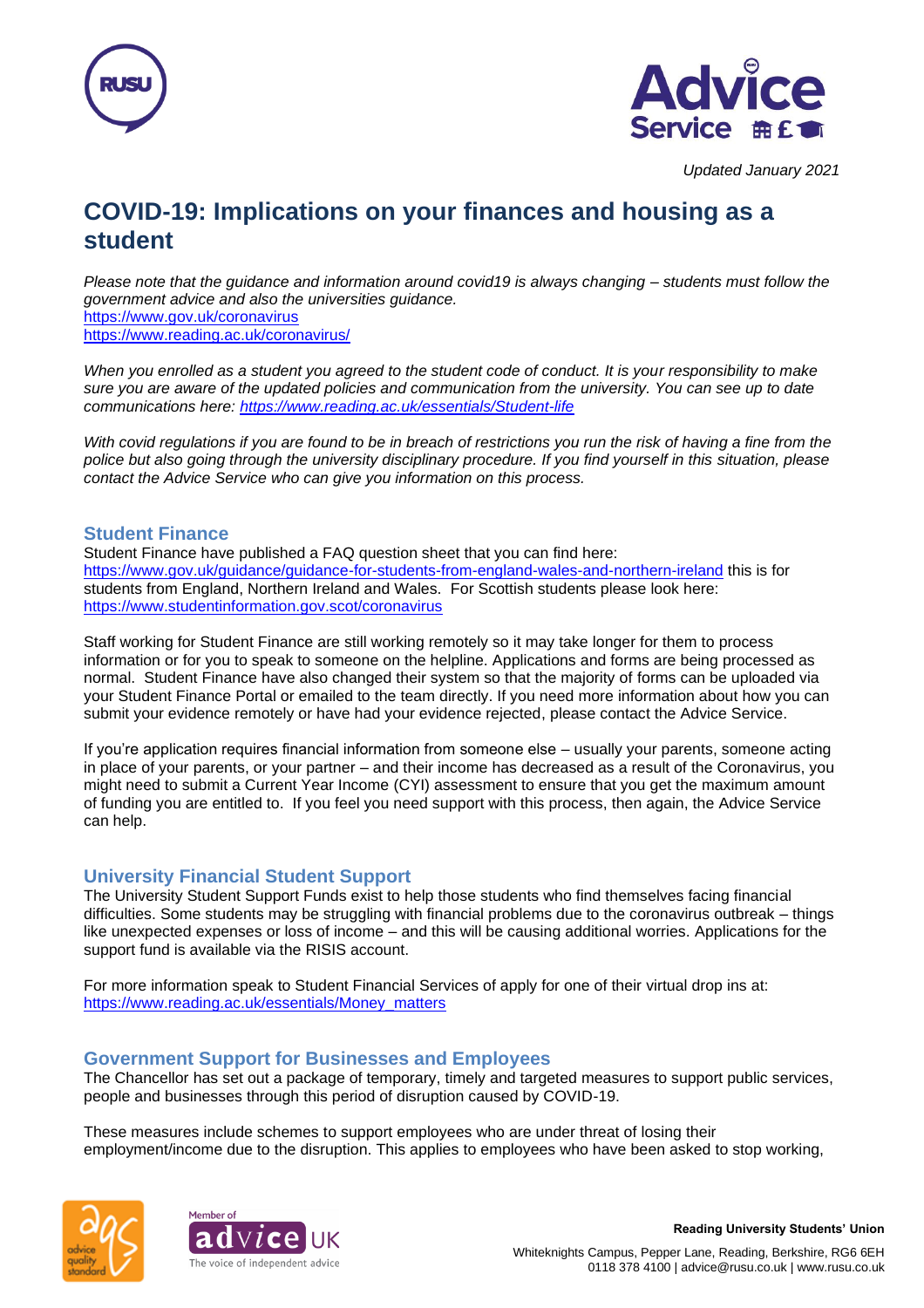



but who are being kept on the pay roll, otherwise known as 'furloughed workers'. HMRC will reimburse 80% of their wages, up to £2,500 per month. This is to safeguard workers from being made redundant. You will need to check with your employer if you qualify for this scheme.

Support for the self-employed has also been put into place. To find out more about the schemes and support available, you can check on the gov.uk website:<https://www.gov.uk/coronavirus/business-support>

## **Statutory Sick Pay**

In the same way as other employees, students can claim Statutory Sick Pay if they are in employment and unable to work due to sickness. Citzens' Advice have some useful information about this, including details on eligibility and how to claim: [https://www.citizensadvice.org.uk/work/rights-at-work/sick-pay/check-if-youre](https://www.citizensadvice.org.uk/work/rights-at-work/sick-pay/check-if-youre-entitled-to-sick-pay/)[entitled-to-sick-pay/](https://www.citizensadvice.org.uk/work/rights-at-work/sick-pay/check-if-youre-entitled-to-sick-pay/)

## **Universal Credit**

Although the UK Government has tried to make Universal Credit more accessible during this difficult time, most full-time students will still not be eligible to claim. There is information on the gov.uk website about which full-time students are eligible,<https://www.gov.uk/guidance/universal-credit-and-students>

If you aren't sure of your eligibility for Univeral Credit, or think you are eligible and would like some support in claiming, a RUSU Money Adviser will be able to support you with this

# **Council Tax**

Full-time students are typically exempt from paying Council Tax during their period of enrolment. If you are unclear if this exemption applies to you, we have some information on our webpages <https://www.rusu.co.uk/advice/money/council-tax/>

If you are liable to pay Council Tax (part-time students, students on pre-sessional courses, etc) you can contact your Local Authority to ask them to use their discretion to adjust monthly payments. For example, a Council Tax Bill is paid over 10 months from April to January of the tax year but the Local Authority may agree to adjust monthly payment of the bill from June to March instead.

#### **Returning to Campus**

At the current time students should only return to campus in exceptional circumstances or if their course falls under those outlined by the government. If you are unsure if this applies to your, there are some FAQs available on the Office for Students' website: [https://www.officeforstudents.org.uk/for-students/student-guide](https://www.officeforstudents.org.uk/for-students/student-guide-to-coronavirus/returning-to-university-in-2021/)[to-coronavirus/returning-to-university-in-2021/](https://www.officeforstudents.org.uk/for-students/student-guide-to-coronavirus/returning-to-university-in-2021/)

## **Students in University Halls Accommodation**

If students wish to apply for an early release from their accommodation contract, they need to fill in an "Accommodation Contract Cancellation Request Form", which can be found here: [http://www.reading.ac.uk/internal/accommodation/Accommodation\\_Contract\\_Cancellation.aspx](http://www.reading.ac.uk/internal/accommodation/Accommodation_Contract_Cancellation.aspx)

Student will remain liable for all rent payments whilst they are under contract. If the Univeristy agrees to release you from your contract, you will be asked to pay four weeks of rent starting from the day your contract ends; however, you will not have to pay this is a suitable replacement for your room has been found.

A temporary fee waiver has been agreed by the University for students who are not currently living in their halls of residence during the national lockdown. This only applied to hall which are run by UPP. There is





**Reading University Students' Union**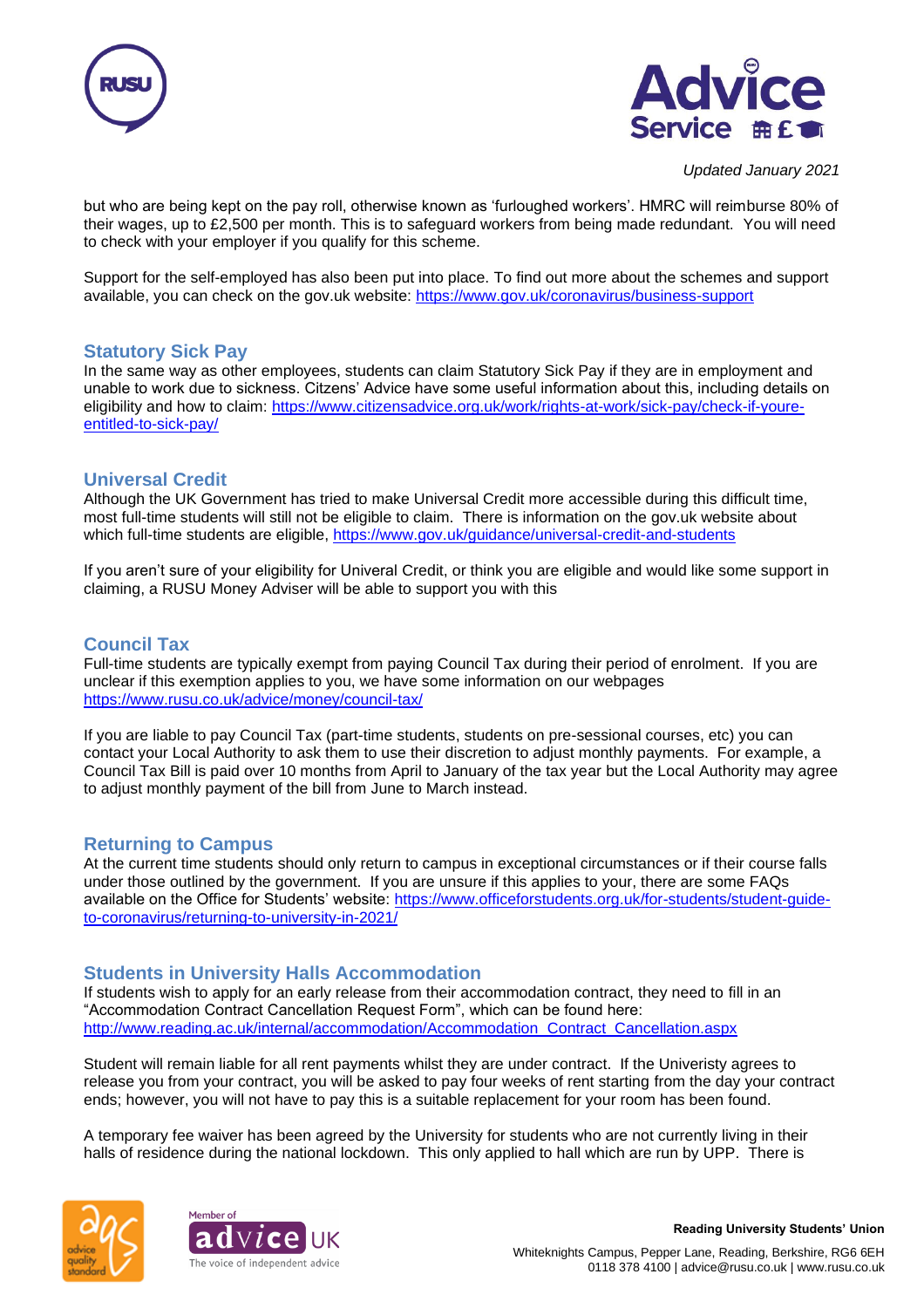



further information about this on the Unviersity website here: [https://www.reading.ac.uk/essentials/Student](https://www.reading.ac.uk/essentials/Student-life/Halls-Fee-Waiver)[life/Halls-Fee-Waiver](https://www.reading.ac.uk/essentials/Student-life/Halls-Fee-Waiver)

A temportary rent discount of 50% reduction has been agreed by Unite for students who are not currently living in their halls room during the national lockdown. Student who are eligible for this should be sent an email with a link to a webform not later than 22<sup>nd</sup> January 2021. More information can be found on Unite's website here: [https://www.unitestudents.com/the-common-room/health-and-wellbeing/an-update-from-us-on](https://www.unitestudents.com/the-common-room/health-and-wellbeing/an-update-from-us-on-covid-19)[covid-19](https://www.unitestudents.com/the-common-room/health-and-wellbeing/an-update-from-us-on-covid-19)

We would recommend checking on the Essentials webpage on the niversity website for updates relating to Accommodation: <https://www.reading.ac.uk/essentials/Student-life>

# **Students in Private Rented Accommodation and Private Halls**

The Government have outline the support that they can offer to landlords and renters in the private rented sector. This information is available on the gov.uk website here:

The support available focuses on:

- Putting measure in place which delays eviction
- Encouraging tenants and landlords to work together to set up rent payment schemes.

However, tenants – including students renting in the private sector – remain liable for their rent. Financial support for students is outlined in the previous sections of this information.

The University has produced a letter, which has been signed by the Vice-Chalcellor, which is recommend that students give to their landlords. The aim is to encourage landlords to work with students to find a solution. The letter can be found on the University website

There is some useful information on the Advice Service pages concerning the circumstances in whcich an individual in an Assured Shorthold Tenancy cn end their tenancy. This information can be found at <https://www.rusu.co.uk/pageassets/advice/housing/Leaving-Your-Tenancy-Early-June-2018-3.pdf> . Currently, despite the Coronovirus pandemic, there have been no changes to housing law, and it is our understanding that this information remains the same.

If you are not in an Assured Shorthold tenancy, or you are not sure wha type of tenancy you have, we would recommend that you check your housing agreement, or look on Shelter's Tenancy Checker, which can be found on their website here:

[https://england.shelter.org.uk/housing\\_advice/downloads\\_and\\_tools/tenancy\\_rights\\_checker](https://england.shelter.org.uk/housing_advice/downloads_and_tools/tenancy_rights_checker)

If you would like to speak to someone about your rights and responsibilities within your housing contract, our Housing Adviser will be able to support you.

## **Students in Private Rented Accommodation – Bills**

It is important to be aware that you are likely to remain liable for bill in your private rented property, even if you are not living there. This includes gas, electricity and water, and may include other bills, too.

If you think that you will struggle to pay energy bills, the advice from Ofgem is to chec information from your supplier, and to contact them to see what help they can offer. This information can be found on the Ofgem website:<https://www.ofgem.gov.uk/coronavirus-covid-19>

The same information applied for the payment of water bills. Most homes in Reading will be covered by Thames Water, and information about help with paying your water bill can be found on their website https://www.thameswater.co.uk/help/coronavirus. If you are not sure that your water is supplied by Thames





**Reading University Students' Union**